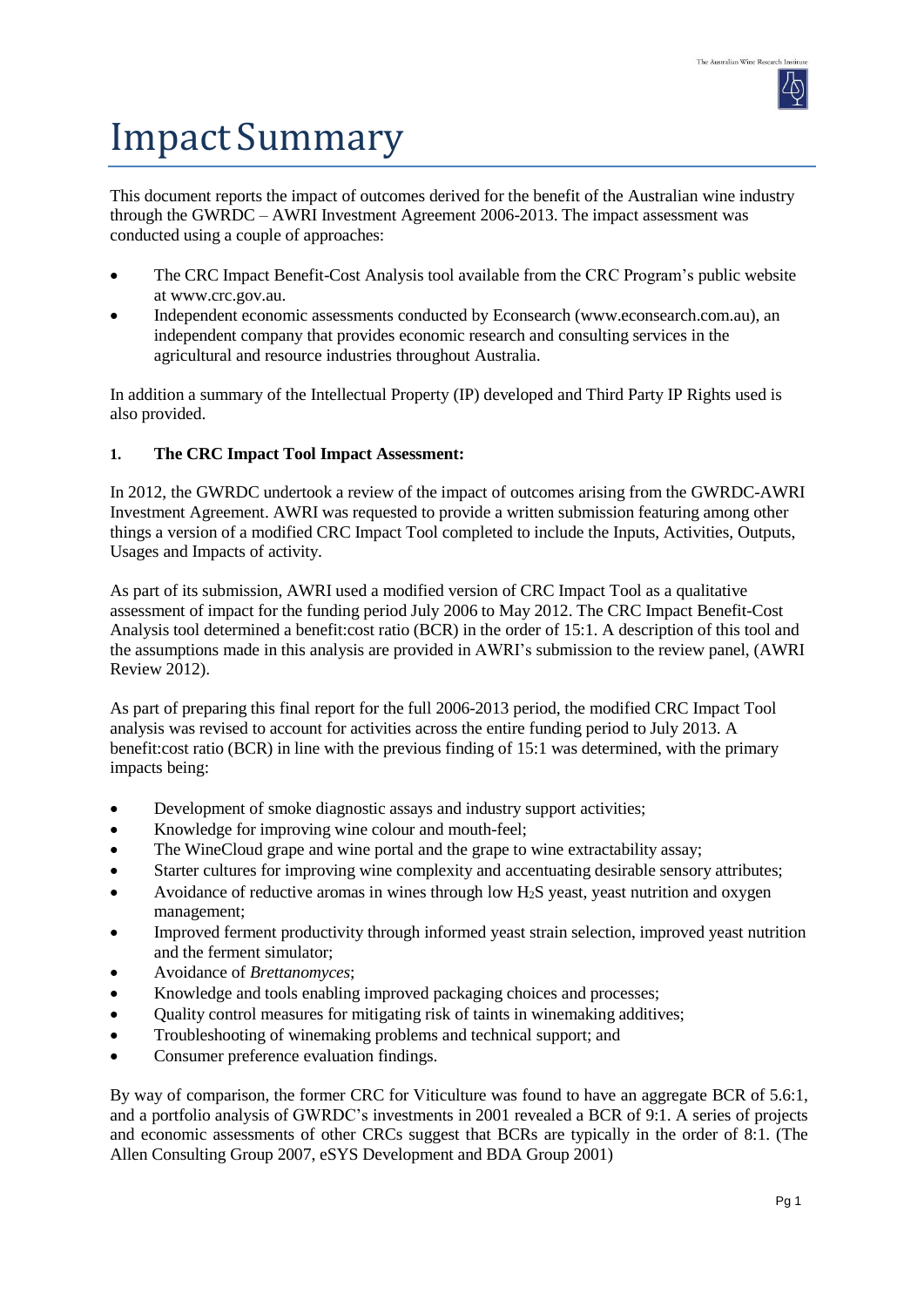

### **2. Commissioned Impact Assessment:**

An independent economic assessment of benefits derived from AWRI activities into resolution of common faults and taint, helpdesk and microbial research was conducted by Econsearch [\(www.econsearch.com.au\)](http://www.econsearch.com.au/) in 2012. The cost benefit analysis had the following key characteristics (based on the approaches taken and recommended by, among others, ACIL Tasman 2009, Department of Finance and Administration 2006a, Department of Finance and Administration 2006b, Chudleigh et al. 2007):

- Findings were presented relative to a base case or counterfactual scenario, that is, the benchmark against which the 'with AWRI project/activity' scenario was compared. The base case was defined as what would have occurred without the AWRI project/activity.
- Results were expressed in terms of net benefits, that is, the incremental benefits and costs of the 'with AWRI project/activity' scenarios relative to those generated by the base case scenario, over a 30 year time period.
- Costs and benefits were specified in real terms (i.e. constant 2012 dollars). Past and future values were converted to present values by applying a discount rate of 5 per cent.
- A sensitivity analysis was used to evaluate uncertainty in key variables.

The results obtained were extremely positive, yielding a net present value of ~\$1,001 million on an incremental RD&E investment of ~\$21.6 million, comprising:

- *Brettanomyces* management and avoidance from 1998 to 2009 (~\$49 million per RD&E investment of \$3.2 million);
- Halophenol taint mitigation and avoidance from 2004 to 2011 (~\$124 million per RD&E investment of \$1.5 million) ;
- Smoke taint mitigation and avoidance from 2003 to 2011 (~\$41 million per RD&E investment of \$1.5 million);
- General help-desk services (~\$50 million per RD&E investment of \$2.4 million);
- Mitigation of microbial taints (~\$259 million per RD&E investment of \$3.4 million);
- Flavour enhancement through microbial technologies (~\$215 million per RD&E investment of \$3.2 million);
- Ferment productivity (~\$248 million per RD&E investment of \$3.7 million); and
- New-product categories enabled through microbial technologies (~\$14 million per RD&E investment of \$4.7 million).

In summary, the activities conducted as part of the GWRDC – AWRI Investment Agreement 2006- 2013 have generated significant benefits for the Australian wine industry. The substantial benefits derived relative to the incremental level of funding can be directly associated with the world-class technical expertise that was fostered through, and the productive use of the research funds enabled by the Investment Agreement funding model.

### **3. Intellectual Property:**

The Australian grape and wine industry's position on intellectual property management articulated in the Winemakers' Federation of Australia's R&D policy (further information about this document available from the Winemakers' Federation of Australia's on request) states that priority must be given to the timely dissemination of research results and uptake of research. As such, throughout the investment period the AWRI favoured the extension of research outcomes into the Australian wine sector through a range of publication and dissemination programs.

Intellectual Property that was developed or enhanced throughout the investment agreement includes:

Policies and procedures;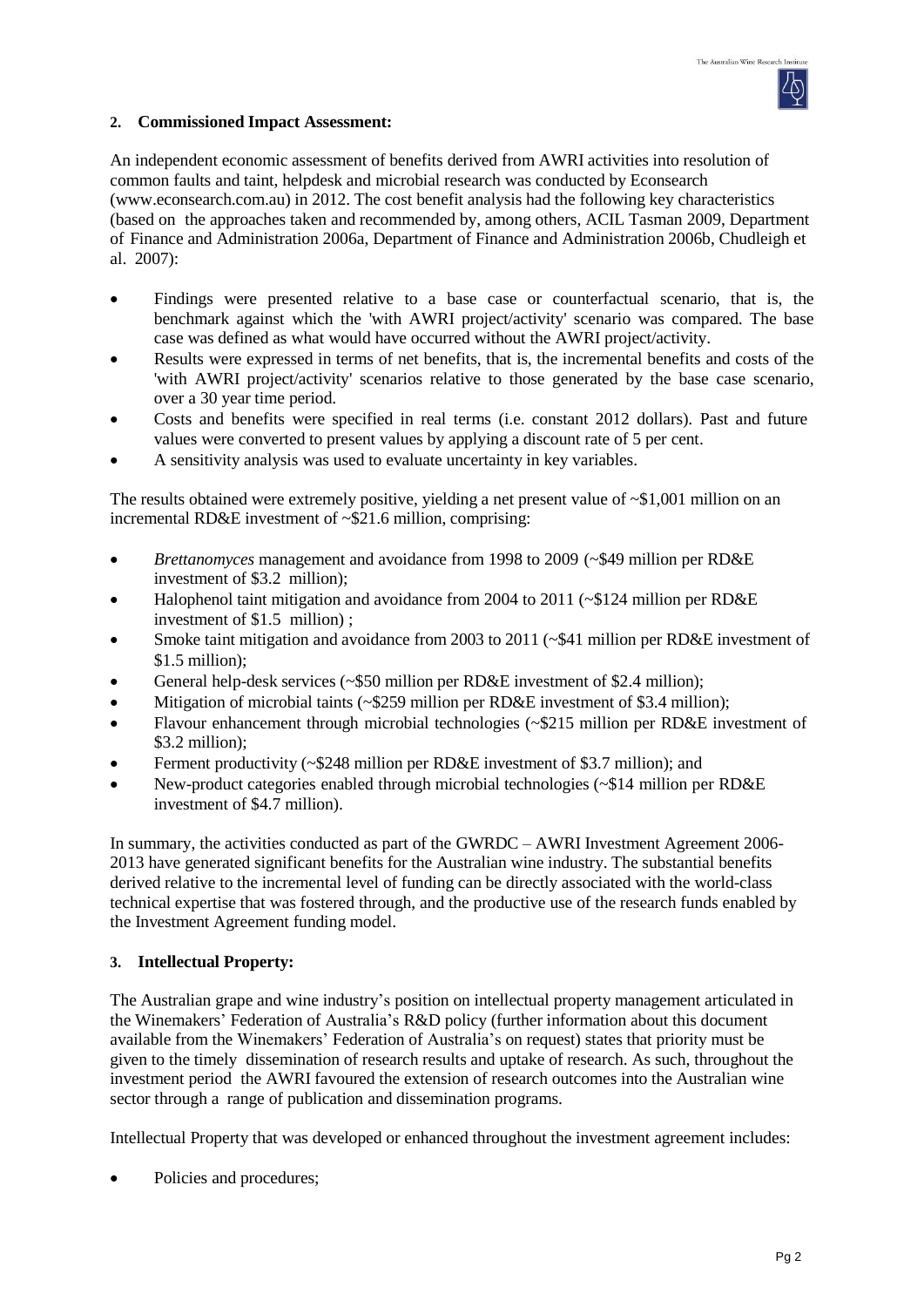- Subject matter and technical know-how across all technical aspects of grape-growing and winemaking, including chemistry, microbiology, molecular biology, wine processing, engineering, sensory science, mathematics, spectroscopy and the practical application of information, methods and technologies;
- Know how in experimental design, data generation, analysis and interpretation including:
	- o technical expertise in sensory evaluation methodology;
	- o systems biology experimentation and integrations of metadata;
	- o chemometrics and spectral calibration development techniques; and
	- o methods for establishing the identity of target compounds, producing a reliable analytical method, and determining their sensory significance and importance to wine flavour.
- Publications, reports, presentations, data and their interpretation, expertise, knowledge, methods, training materials, website content, web and mobile-enabled tools, and fact sheets.
- Systems and processes involved in collating and packaging information for dissemination, and the developing and staging of seminars, courses and workshops including:
	- o roadshow, workshop and webinar frameworks;
	- o AWRI library;
	- o eNews and eBulletin;
	- o Advanced Wine Assessment Course;
	- o Events management systems; and
	- o Internal information management systems.
- Collections of training manuals, images, bacteria and yeast including a collection of bacterial and yeast strains, many of which were isolated prior to the investment agreement or secured under MTA for research purposes from universities and commercial suppliers, and a wine yeast gene deletion library.
- Tables of information raw and assembled genome sequences, and databases including those for eNews and eBulletin contacts, helpdesk, library and trade regulation enquires, and permitted additives and processing aids for winemaking and wine importing countries.
- Custom-made materials, synthesised templates/target molecules and chemical compounds, analytical standards, enzymes, substrates for enzymes and their application.
- Experimental protocols, measurement and detection methods and techniques, the ability to develop new methods and techniques, and the expertise and technical skills to undertake those methods and interpret the results including:
	- o capacity to modify industrial yeast, generate mutants and hybrids;
	- o methodology for high throughput screening, high throughput assays and phenotyping of yeast technology;
	- o methods for tannin and phenolics extraction and characterisation.
	- o The WineCloud grape and wine portal; and
	- o The PinotG Style Spectrum.
- Indicia, patents, trademarks and associated domain names including:
	- o Research to Practice trademark;
	- o AWRI Roadshow trademark;